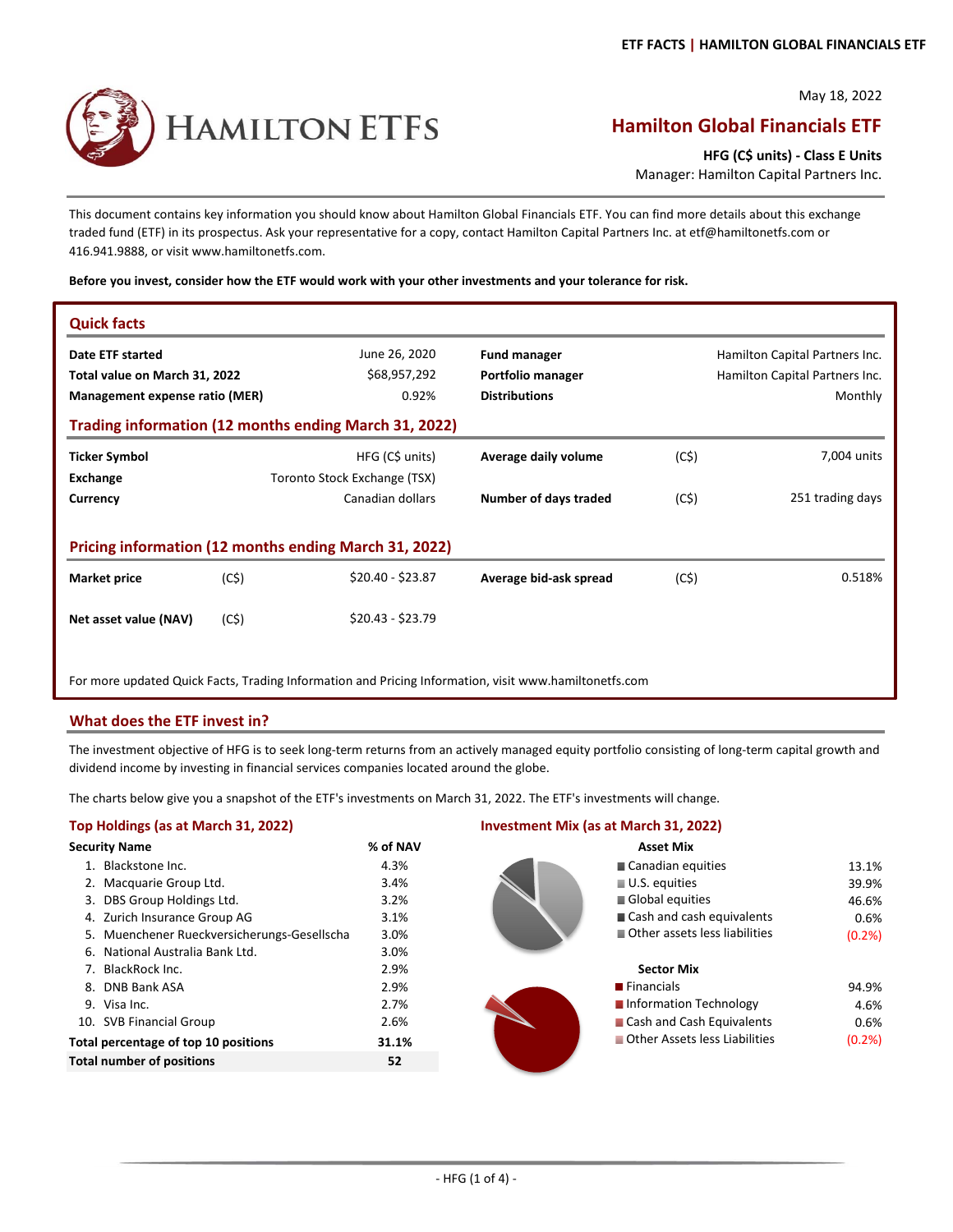#### **How risky is it?**

The value of the ETF can go down as well as up. You could lose money.

One way to gauge risk is to look at how much an ETF's returns change over time. This is called "volatility".

In general, ETFs with higher volatility will have returns that change more over time. They typically have a greater chance of losing money and may have a greater chance of higher returns. ETFs with lower volatility tend to have returns that change less over time. They typically have lower returns and may have a lower chance of losing money.

#### **Risk rating**

Hamilton Capital Partners Inc. has rated the volatility of this ETF as **Medium**.

This rating is based on how much the ETF's returns have changed from year to year. It doesn't tell you how volatile the ETF will be in the future. The rating can change over time. An ETF with a low risk rating can still lose money.

Medium Low to Low Medium **High** Medium to High

For more information about the risk rating and specific risks that can affect the ETF's returns, see the "Risk Factors" section of the ETF's prospectus.

#### **No guarantees**

ETFs do not have any guarantees. You may not get back the amount of money you invest.

#### **How has the ETF performed?**

This section tells you how units of the ETF have performed over the past 1 year(s).

Returns, which are calculated using the ETF's net asset value (NAV), are after expenses have been deducted. These expenses reduce the ETF's returns.

#### **Year‐by‐year returns**

This chart shows how units of the ETF performed in each of the past 1 completed calendar year(s). The ETF dropped in value in 0 of the 1 year(s).

The range of returns and change from year to year can help you assess how risky the ETF has been in the past. It does not tell you how the ETF will perform in the future.

#### **Best and worst 3‐month returns**

The table shows the best and worst returns for units of the ETF in a 3-month period over the past 1 full calendar year(s). The best and worst 3month returns could be higher or lower in the future. Consider how much of a loss you could afford to take in a short period of time.

|              | Return    | 3 months ending | If you invested \$1,000 at the beginning of the period |
|--------------|-----------|-----------------|--------------------------------------------------------|
| Best return  | 14.6%     | April 30, 2021  | Your investment would have risen to \$1,146            |
| Worst return | $(3.1\%)$ | March 31, 2022  | Your investment would have dropped to \$969            |

#### **Average return**

As at March 31, 2022, a person who invested \$1,000 in the ETF over 1 year(s) ago now has \$1,490. This works out to an annual compound return of 25.4%.

#### **Trading ETFs**

ETFs hold a basket of investments, like mutual funds, but trade on exchanges like stocks. Here are a few things to keep in mind when trading ETFs:

#### **Pricing**

ETFs have two sets of prices: market price and net asset value (NAV).

#### **Market price**

- ETFs are bought and sold in exchanges at the market price. The market price can change throughout the trading day. Factors like supply, demand and changes in the value of an ETF's investments can effect the market price.
- $\bullet$ You can get price quotes any time during the trading day. Quotes have two parts: **bid** and **ask**.

| 35% |                                           |      |  |  |      |  |                      |  |  |  |  |                |  |      |  |      |  |  | 29%  |  |
|-----|-------------------------------------------|------|--|--|------|--|----------------------|--|--|--|--|----------------|--|------|--|------|--|--|------|--|
| 30% |                                           |      |  |  |      |  |                      |  |  |  |  |                |  |      |  |      |  |  |      |  |
| 25% |                                           |      |  |  |      |  |                      |  |  |  |  |                |  |      |  |      |  |  |      |  |
| 20% |                                           |      |  |  |      |  |                      |  |  |  |  |                |  |      |  |      |  |  |      |  |
| 15% |                                           |      |  |  |      |  |                      |  |  |  |  |                |  |      |  |      |  |  |      |  |
| 10% |                                           |      |  |  |      |  |                      |  |  |  |  |                |  |      |  |      |  |  |      |  |
| 5%  |                                           |      |  |  |      |  |                      |  |  |  |  |                |  |      |  |      |  |  |      |  |
| 0%  |                                           |      |  |  |      |  |                      |  |  |  |  |                |  |      |  |      |  |  |      |  |
|     | $\gamma$ <sup><math>\Diamond</math></sup> | 2013 |  |  | 2014 |  | $\cdot$ $2^{2^{25}}$ |  |  |  |  | 2016 2017 2018 |  | 2019 |  | 2020 |  |  | 2021 |  |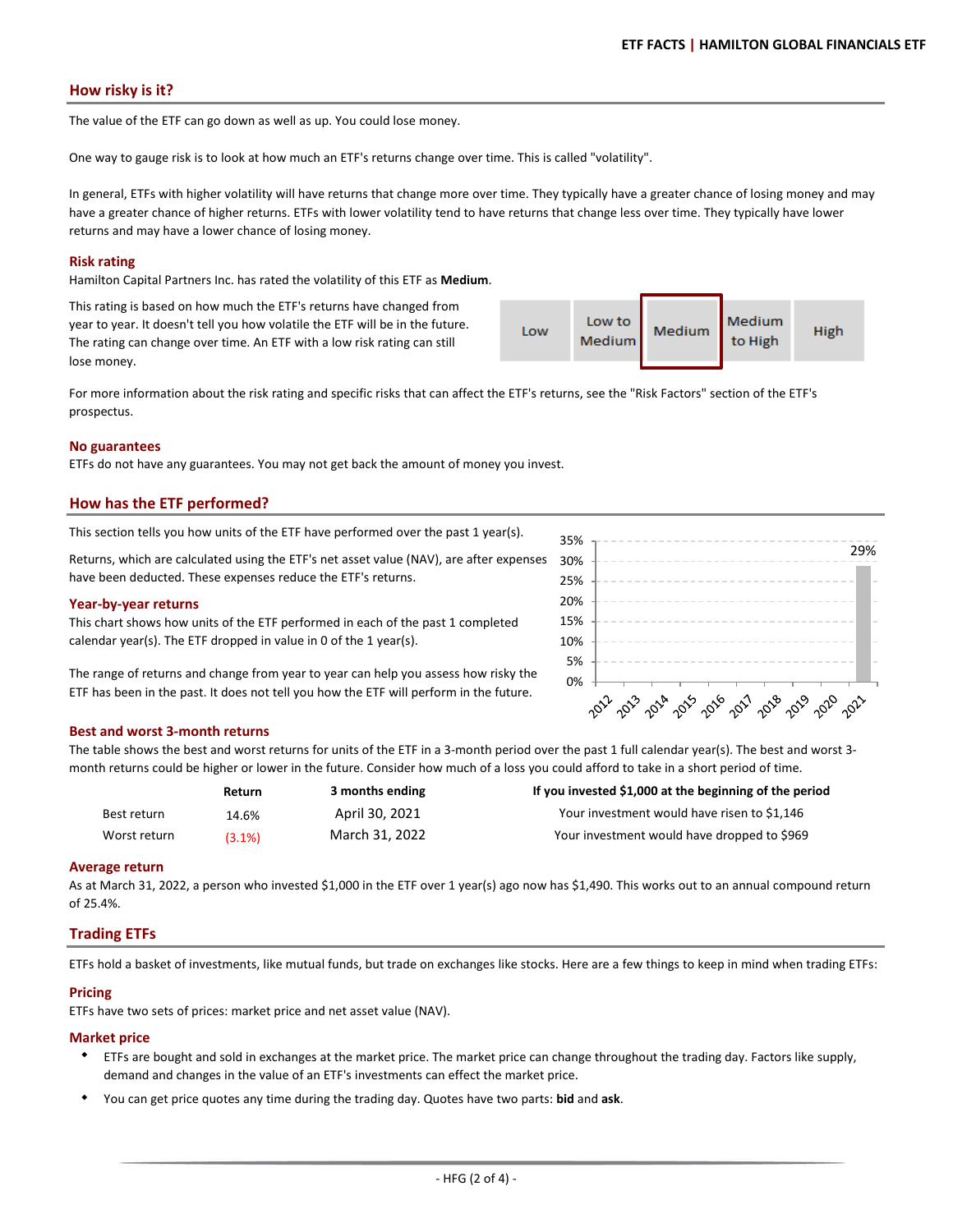- $\bullet$ The bid is the highest price a buyer is willing to pay if you want to sell your ETF units. The ask is the lowest price a seller is willing to accept if you want to buy ETF units. The difference between the two is called the "**bid‐ask spread**".
- $\bullet$ In general, a smaller bid‐ask spread means the ETF is more liquid. That means you are more likely to get the price you expect.

#### **Net asset value (NAV)**

- Like mutual funds, ETFs have a NAV. It is calculated after the close of each trading day and reflects the value of an ETF's investments at that point in time.
- $\bullet$ NAV is used to calculate financial information for reporting purposes ‐ like the returns shown in this document.

#### **Orders**

There are two main options for placing orders: **market orders** and **limit orders**. A market order lets you buy or sell units at the current market price. A limit order lets you set the price at which you are willing to buy or sell units.

#### **Timing**

In general, market prices of ETFs can be more volatile around the start and end of the trading day. Consider using a limit order or placing a trade at another time during the trading day.

#### **Who is this ETF for?**

#### **Investors who:**

- Seek long term returns consisting of capital growth and regular (monthly) dividends
- $\bullet$ Want exposure to a portfolio of financial services equities from around the world
- $\bullet$ Are comfortable with medium investment risk (i.e., can handle the ups and downs of the markets)

#### **A word about tax**

In general, you'll have to pay income tax on any money you make on an ETF. How much you pay depends on the tax laws where you live and whether or not you hold the ETF in a registered plan, such as a Registered Savings Plan (RSP) or a Tax-Free Savings Account (TFSA).

Keep in mind that if you hold your ETF in a non-registered account, distributions from the ETF are included in your taxable income, whether you get them in cash or have them reinvested.

#### **How much does it cost?**

This section shows the fees and expenses you could pay to buy, own and sell units of the ETF. Fees and expenses, including any trailing commissions, can vary among ETFs.

Higher commissions can influence representatives to recommend one investment over another. Ask about other ETFs and investments that may be suitable for you at a lower cost.

#### **1. Brokerage commissions**

You may have to pay a commission every time you buy and sell units of the ETF. Commissions may vary by brokerage firm. Some brokerage firms may offer commission‐free ETFs or require a minimum purchase amount.

#### **2. ETF expenses**

You don't pay these expenses directly. They affect you because they reduce the ETF's returns.

As of December 31, 2021, the ETF's expenses were 0.98% of its value. This equals \$9.80 for every \$1,000 invested.

|                                                                                                       | Annual rate (as a % of the ETF's value) |
|-------------------------------------------------------------------------------------------------------|-----------------------------------------|
| Management expense ratio ("MER")                                                                      | 0.92%                                   |
| This is the total of the ETF's management fee and operating expenses. Hamilton Capital waived some of |                                         |
| the ETF's expenses. If it had not done so, the MER would have been higher.                            |                                         |
| Trading expense ratio ("TER")                                                                         | 0.06%                                   |
| These are the ETF's trading costs.                                                                    |                                         |
| <b>ETF Expenses</b>                                                                                   | 0.98%                                   |